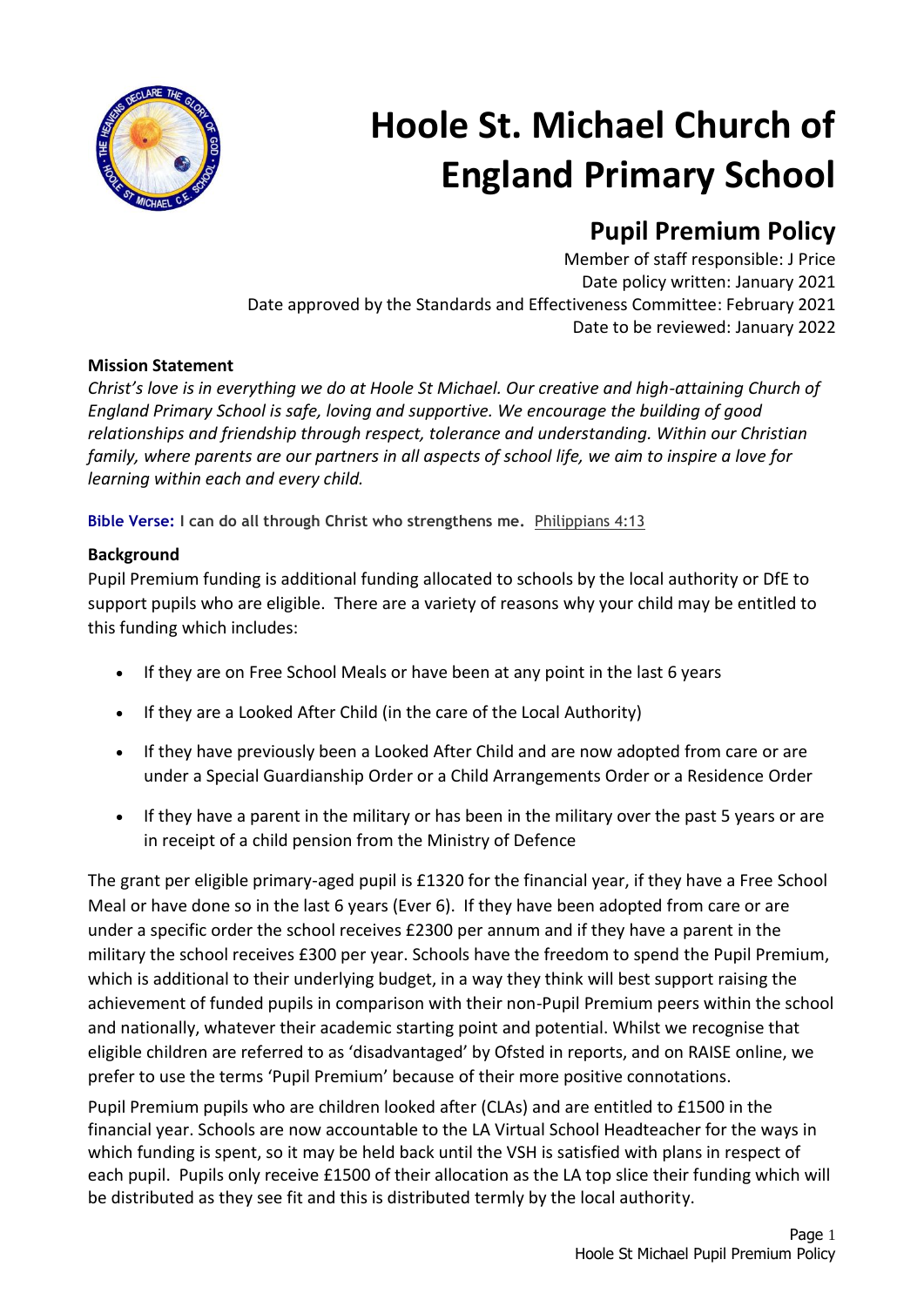The targeted and strategic use of Pupil Premium will support us in achieving our overall vision.

# **Principles:**

- The Headteacher will be responsible for Pupil Premium provision, with specific delegated responsibilities taken by a developing leader, who is the Pupil Premium Champion, and members of the Senior Leadership Team or wider school staff (e.g. English and maths provision, welfare and inclusion support)
- A link governor will work with the Pupil Premium Champion, and other staff where appropriate, to ensure that the governing body is directly involved in monitoring the use of Pupil Premium funding, and making decisions about provision and its impact
- We will ensure that teaching and learning opportunities meet the needs of all pupils, since our primary purpose is to ensure that quality first teaching (QFT) is provided throughout the school, and we value the contribution that Pupil Premium funding is able to make to training for staff in key knowledge and skills
- We will ensure that appropriate provision is made for pupils who belong to vulnerable groups; this includes ensuring that the needs of socially disadvantaged pupils are adequately assessed and addressed
- In making provision for socially disadvantaged pupils, we recognise that not all pupils who receive, or have received, free school meals will be socially disadvantaged
- We recognise that not all pupils who are socially disadvantaged are registered or qualify for Free School Meals (FSM), so we will ensure that entitled parents and carers are supported sensitively in applying for the meals, but also therefore the additional funding
- For KS1 pupils, who all are entitled to receive Free School Meals, we will liaise with the Local Authority to identify those who are eligible for Pupil Premium funding
- Pupil Premium funding will be allocated to those pupils who are eligible, including proportional funding of strategies accessed by Pupil Premium and non-Pupil Premium children alike
- The majority of our work through the Pupil Premium will be aimed at accelerating progress, moving children to at least age-related expectations (ARE) especially in English and Maths, but across the curriculum so that they have breadth and depth of learning
- We will also use Pupil Premium in areas where eligible pupils show a particular aptitude, but where their parents' financial circumstances prevent them from accessing specialist coaching or instruction
- The Pupil Premium funding will be allocated to a series of interventions grouped progressively, the ultimate outcome of which will be that pupils will achieve their academic and personal potential (see detail below)
- Funded interventions will include pastoral support where appropriate e.g. attendance support, family liaison, development of social skills (see detail below)
- Additional provision for SEND pupils will be funded through a combination of any SEND funding and their Pupil Premium allocation where applicable
- We will constantly monitor the effectiveness of strategies used and review provision in the light of tracking data and other evidence (e.g. Assessment Leader, Pupil Progress Meetings)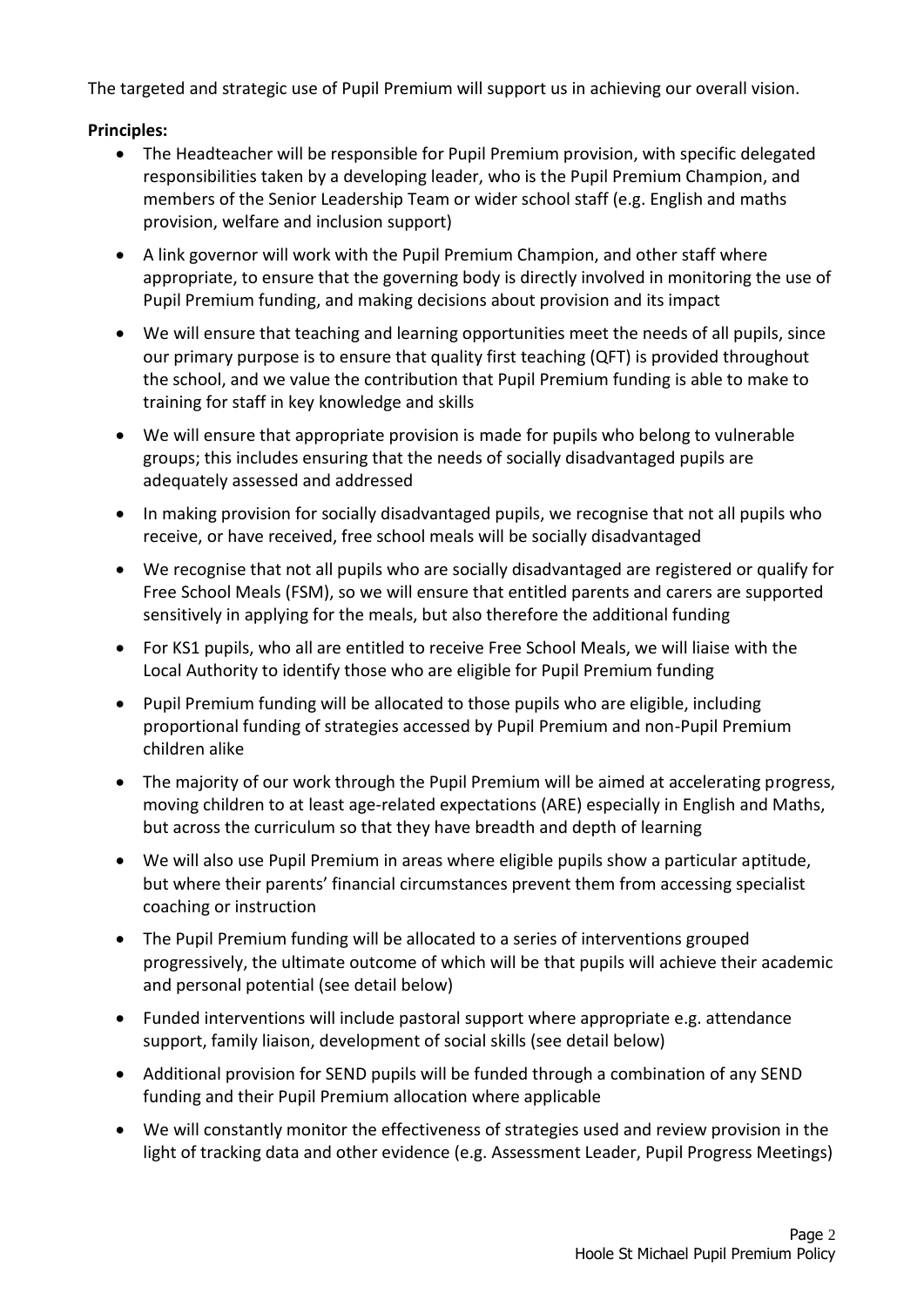We will involve the widest possible group of appropriate stakeholders, especially members of the staff team, the Governing Body, pupils and their families, in making suggestions about Pupil Premium strategies and evaluating their outcomes

#### **Provision:**

The Senior Leadership Team and the Governing Body will consider evidence from a variety of sources, including: school's own data, external evaluative material such as the Education Endowment Foundation Teaching and Learning Toolkit, Ofsted Case Studies and visits to other settings, when choosing which of the following QFT approaches or interventions will be appropriate for a particular group of Pupil Premium children, or an individual pupil:

| <b>Group</b>                                            | <b>Examples</b>                                                                                                                             |
|---------------------------------------------------------|---------------------------------------------------------------------------------------------------------------------------------------------|
| 1 Family Engagement                                     | Breakfast / After School Club<br>$\bullet$                                                                                                  |
| 2 Attendance                                            | Breakfast/After School Club<br>$\bullet$                                                                                                    |
|                                                         | School uniform provision<br>$\bullet$                                                                                                       |
| 3 Engagement in<br>Learning and widening<br>experiences | Educational visits, including residential trips (or pro rata<br>$\bullet$<br>contribution to the overall cost)                              |
|                                                         | Visitors (eg theatre companies)                                                                                                             |
|                                                         | Development of outside provision (training)                                                                                                 |
|                                                         | Staffing of after-school clubs                                                                                                              |
|                                                         | <b>Transition support</b><br>$\bullet$                                                                                                      |
|                                                         | Support with Remote Learning equipment                                                                                                      |
| 4 Accelerated Progress                                  | Providing small group work with an experienced teacher<br>$\bullet$<br>focused on overcoming gaps in learning                               |
|                                                         | 1-1 tuition from a qualified teacher                                                                                                        |
|                                                         | Additional staffing in specific targeted year groups                                                                                        |
|                                                         | Additional group teaching and learning opportunities<br>$\bullet$<br>provided by trained TAs or external agencies                           |
|                                                         | Additional curriculum resources (fully or partly funded<br>through Pupil Premium) for school and home use                                   |
|                                                         | Staff CPD for outstanding teaching and high-impact<br>interventions (e.g. feedback, questioning, conferencing,<br>metacognitive activities) |
| 5 Pupils as enablers                                    | Monitor and mentor opportunities for pupils (e.g. Y6<br>$\bullet$<br><b>Guardian Angels)</b>                                                |